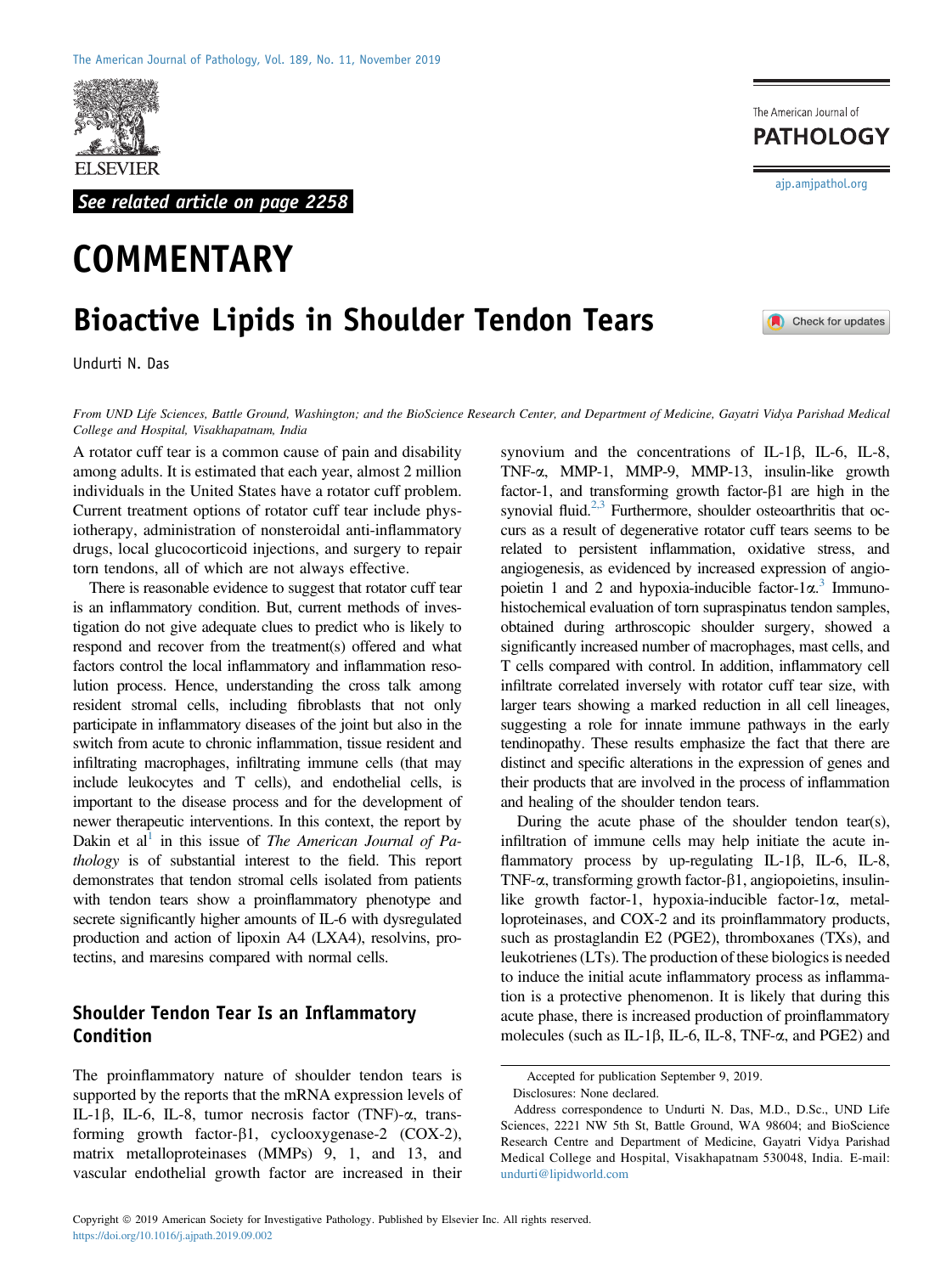relatively lower amounts of metalloproteinases, transforming growth factor- $\beta$ 1, angiopoietins, insulin-like growth factor-1, hypoxia-inducible factor-1 $\alpha$ , LXA4, and other antiinflammatory molecules. ILs and TNF-a activate phospholipase A2 (PLA2) and possibly other phospholipases that are needed for the release of arachidonic acid (AA; the precursor of PGE2, TXA2, LTs of 4 series, and LXA4); eicosapentaenoic acid [EPA; the precursor of prostaglandins (PGs) and TXs of 3 series, 5 series LTs, and resolvins of E series]; and docosahexaenoic acid (DHA; the precursor of resolvins of D series, protectins, and maresins) from the cell membrane lipid pool.<sup>[3](#page-3-2)</sup> It is noteworthy that  $IL-1\beta$  can enhance the production of IL-6 and nitric oxide (NO) in addition to its ability to augment PGE2 production. But blocking of NO synthesis in IL-1 $\beta$ -stimulated cells enhances IL-6 production, suggesting a feedback regulation among IL-1, IL-6, and NO, with NO having an inhibitory action on  $IL-6$  production.<sup>4</sup> The infiltrating leukocytes, macrophages, T cells, and mast cells at the site of shoulder tendon tear(s) produce metalloproteinases in response to IL-1 $\beta$ , IL-6, and TNF- $\alpha$ .<sup>[5](#page-3-4)</sup> MMPs are needed for the release of TNF- $\alpha$  from macrophages and other cells, wherease release of TNF-a from macrophages and other cells, whereas TNF- $\alpha$  is essential for the induction of MMPs, which elicit macrophage infiltration.<sup>[5](#page-3-4)</sup> This cross talk is further influenced by the fact that TNF- $\alpha$  induces vascular endothelial growth factor production through the NF-KB pathway.<sup>6</sup> Neovascularization is essential to meet the energy needs of the cellular proliferation process for removal of the debris and proper healing. Yet, excess neovascularization may cause matrix accumulation and fibrosis that is usually seen in the degenerative cascade of rotator cuff tears.

P38 mitogen-activated protein kinases are a class of mitogen-activated protein kinases that respond to stress stimuli, such as cytokines, and are involved in cell differentiation, apoptosis, and autophagy. Cells, when exposed to IL-1 or TNF- $\alpha$  in the presence of p38 mitogen-activated protein kinase inhibition, showed decreased PGE2, NO, and IL-6 production and increased the ratio of tissue inhibitor of matrix metalloproteinase-1/MMP-3. These results suggest that inhibition of p38 mitogen-activated protein kinase can be used as a strategy to suppress inflammation.<sup>[7](#page-3-6)</sup>

### Essential Fatty Acid Metabolism and Shoulder Tendon Tear

Dietary linoleic acid and  $\alpha$ -linolenic acid (which are essential fatty acids) are converted to their respective long-chain metabolites:  $\gamma$ -linolenic acid, dihomo- $\gamma$ -linolenic acid, and AA from linoleic acid and EPA and DHA from  $\alpha$ -linolenic acid by the action of  $\Delta^6$  and  $\Delta^5$  desaturases and elongases.<sup>4</sup> Dihomo- $\gamma$ linolenic acid is the precursor of prostaglandin E1, whereas AA and EPA form precursors to respective PGs, LTs, and TXs. PGs, LTs, and TXs have proinflammatory actions, although PGs formed from EPA have less proinflammatory actions compared with those formed from AA.<sup>4</sup> Lipoxin A4, formed from AA and resolvins of E series from EPA and resolvins of

D series, protectins, and maresins, formed from DHA, have potent anti-inflammatory actions.<sup>4</sup> Polyunsaturated fatty acids (PUFAs; linoleic acid,  $\gamma$ -linolenic acid, dihomo- $\gamma$ -linolenic acid, AA, a-linolenic acid, EPA, and DHA) are released from the cell membrane lipid pool and form an important constituent of the cell membranes. It is likely that under physiological conditions, a balance is maintained between proinflammatory and anti-inflammatory products of AA/EPA/DHA and when this balance is tilted more toward proinflammatory metabolites, inflammatory events will be initiated. Thus, it is reasonable to propose that under conditions of increased PGE2, LT, and TX production, there could occur a decrease in the generation of LXA4 and other anti-inflammatory bioactive lipids (such as resolvins, protectins, and maresins) or they are metabolized to their less effective products. This implies that the way AA, EPA, and DHA are metabolized to form their products and the balance between the formed proinflammatory and antiinflammatory metabolites ultimately determine resolution of inflammation, wound healing, and restoration of homeostasis or continuation of inflammation and conversion of acute inflammation to its chronic stage.

In a previous study, Dakin et  $al<sup>8</sup>$  $al<sup>8</sup>$  $al<sup>8</sup>$  demonstrated that tendonderived stromal cells obtained from healthy donors and patients with chronic tendinopathy, when treated with IL-1 $\beta$ , showed markedly increased synthesis of PGs and proresolving mediators 15-epi-LXA4 and maresin R1. It was observed that healthy tendon cells, when treated with  $IL-1\beta$  in the presence of 15-epi-LXA4 or maresin R1, produced much less PGE2 and prostaglandin D2 (PGD2), whereas diseased cells showed significantly higher amounts of PGs, despite a significant decrease in IL-6 production. Furthermore, increased expression of 15-prostaglandin dehydrogenase (15-PGDH) with a concomitant increase in the concentrations of both 15-epi-LXA4 and maresin R1 metabolites was noted in diseased tendon cells. Some of these abnormalities could be restored to normal by indomethacin (a COX-2 inhibitor) and a 15-PGDH inhibitor in diseased tendon cells in vitro. This, coupled with the report<sup>[9](#page-3-8)</sup> that in the early stage of inflammation genes and proteins induced by interferon and NF-kB are expressed, whereas in the late stage of inflammation (say in the chronic inflammation stage), genes and proteins are expressed by STAT-6 and glucocorticoid receptor activation, is seen as rather interesting. These results imply that the initial acute inflammatory process is triggered by increased production of PGE2 and other proinflammatory molecules, such as LTs and TXs, with a concomitant production of LXA4, resolvins, protectins, and maresins (probably suboptimal); and as the resolution process sets in, this balance between proinflammatory and antiinflammatory molecules is tilted more toward the inflammation resolution inducing bioactive lipids: LXs, resolvins, protectins, and maresins. The failure of transition from the proinflammatory to anti-inflammatory events results in chronic pathologic inflammation. In this context, the interaction(s) among cytokines, glucocorticoids, and essential fatty acid metabolism, including the activities of COX-2 and 15-PGDH with regard to inflammation, is interesting.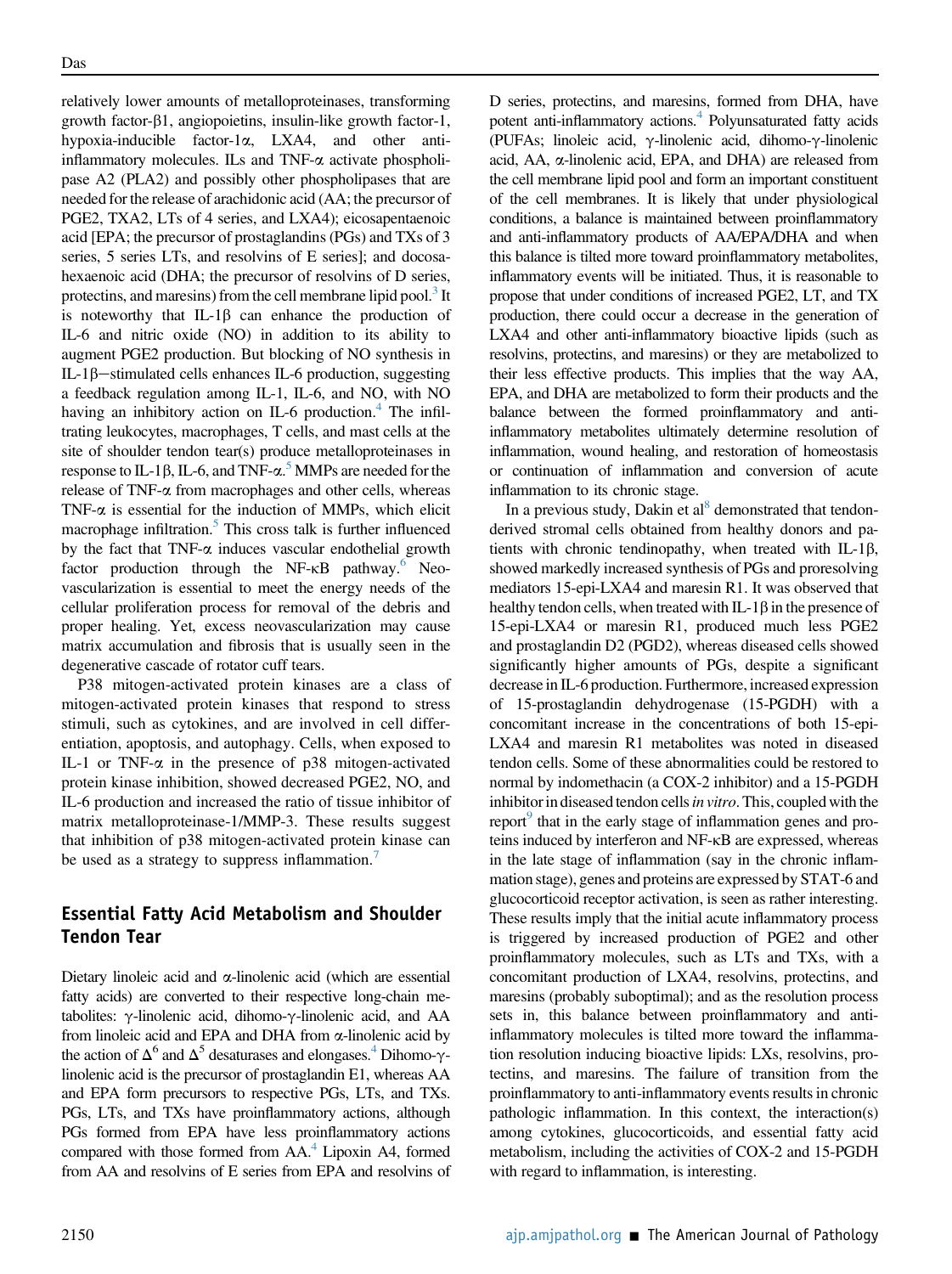#### Cross Talk among Cytokines, Glucocorticoids, and Bioactive Lipids

PGE2 and LXA4 (and resolvins, protectins, and maresins) suppress IL-1 $\beta$ , IL-6, TNF- $\alpha$ , and metalloproteinase expression and, thus, suppress inflammation. In contrast, IL-1 $\beta$ , IL-6, and TNF- $\alpha$  augment COX-2 expression and enhance the production of PGE2 and other proinflammatory eicosanoids. This paradoxical action of PGE2 to suppress IL-1 $\beta$ , IL-6, and TNF- $\alpha$  production, yet promote inflammation, suggests that there is a cross talk between PGE2 and cytokines that is meant to fine-tune the inflammatory process. This also implies that there could be a dose- and timedependent interaction between PGE2 and inflammation. Blocking the activity of the prostaglandin degradation enzyme, 15-PGDH, results in a twofold increase in PGE2 levels with enhanced hemopoietic capacity and response to colon injury and partial hepatectomy in an accelerated manner, suggesting enhanced recovery from injury.<sup>[10](#page-3-9)</sup> Thus, PGE2 may have both proinflammatory and antiinflammatory actions and is needed for tissue repair and regeneration. AA is the precursor of both PGE2 and LXA4 and, hence, regulation of the AA metabolic pathway is crucial in the modulation of the inflammatory process. Inflammatory conditions in which increased PGE2 production is seen are also characterized by AA deficiency state and reduced production of  $LXA4$ .<sup>[4,11](#page-3-3)</sup> In such AA-deficient states, administration of AA enhanced LXA4 production with no change in PGE2 synthesis<sup> $4,12,13$ </sup> that could suppress inflammation. The increased PGE2 seen in acute inflammation may need to reach a critical level to trigger an antiinflammatory process to direct AA metabolism toward LXA4 synthesis.

Activation of PLA2 is needed to release PUFAs from the cell membrane lipid pool. There are two proposed phases of release of PUFAs: one at the onset of the generation of proinflammatory PGs, TXs, and LTs; and the other at the time of resolution for the synthesis of anti-inflammatory LXs and aspirin-triggered lipoxins, resolvins, protectins, and maresins. There are three classes of phospholipases that control the release of AA and other PUFAs: calcium-independent PLA2 (iPLA2), secretory PLA2 (sPLA2), and cytosolic PLA2 (cPLA2).<sup>[4,11](#page-3-3)</sup> During acute inflammation, TNF- $\alpha$  and other cytokines induce influx of neutrophils and other immunocytes concomitant with PGE2 and leukotriene B4 (LTB4) production. During the phase of resolution of inflammation, there is an increase in LXA4 (and possibly, resolvins, protectins, and maresins) and PGD2, and formation of its product 15deox $y\Delta$ 12–14PGJ2 occurs with a simultaneous decrease in PGE2 synthesis to stop neutrophil influx and enhance phagocytosis of debris.<sup>[11,14,15](#page-3-10)</sup> Thus, there are two waves of release of AA and other PUFAs: one at the onset of inflammation and the second at the time of resolution.

Studies revealed that type VI iPLA2 is the principal isoform expressed from the onset of inflammation up to 24 hours,

whereas type IIa and V sPLA2 are expressed from the beginning of 48 to 72 hours. Type IV cPLA2 is not detectable during the early phase of acute inflammation but increases progressively during resolution, peaking at 72 hours. The increase in type IV cPLA2 is mirrored by a parallel increase in COX-2 expression.<sup>[11,15](#page-3-10)</sup> This parallel increase in cPLA2 and COX-2 suggests a close enzymatic coupling between them. Selective inhibition of cPLA2 results in the reduction of PGE2, LTB4, and IL-1 $\beta$  (and platelet-activating factor), whereas inhibition of types IIa and V sPLA2 decreases platelet-activating factor and LXA4 (and possibly, resolvins, protectins, and maresins) with a concomitant reduction in cPLA2 and COX-2 activities. Thus, sPLA2-derived plateletactivating factor and LXA4/resolvins/protectins/maresins seem to induce COX-2 and type IV cPLA2. IL-1 $\beta$  induces cPLA2 expression, suggesting that IL-1 not only induces inflammation but also regulates cPLA2 expression to initiate resolution of inflammation. $11,15$  Glucocorticoids inhibit both cPLA2 and sPLA2 expression, whereas type IV iPLA2 expression is refractory to the steroids. In addition, steroids block the activities of  $\Delta^6$  and  $\Delta^5$  desaturases, COX-2, and lipoxygenase (LOX). Thus, steroids not only block the formation of PGE2, LTs, and TXs, but also induce an AA/EPA/ DHA deficiency state as a result of which adequate amounts of LXA4 (and possibly, resolvins, protectins, and maresins) cannot be formed and, hence, complete resolution of inflammation and wound healing would not occur because of their use. $11,15,16$ 

Activated iPLA2 contributes to the conversion of inactive pro-IL-1 $\beta$  to active IL-1 $\beta$ , which, in turn, induces cPLA2 expression that is necessary for resolution of inflammation. TNF- $\alpha$  might have a direct suppressive action on the synthesis of LXs, PGD2, and  $15$ deoxy $\Delta$ 12–14PGJ2, partly by its ability to suppress the activities of  $\Delta^6$  and  $\Delta^5$  desaturases that induce an AA/EPA/DHA deficiency state as a result of failure of conversion of linoleic acid and a-linolenic acid to their respective long-chain metabolites.<sup>[17](#page-4-0)</sup> In contrast, LXA4/resolvins/protectins/maresins inhibit TNF- $\alpha$ -induced production of ILs; promote TNF- $\alpha$  mRNA decay and inhibit TNF-a secretion and leukocyte trafficking; and, thus, attenuate inflammation. This close interaction among PLA2s, COX-2, PGD2, LXA4, and platelet-activating factor in the initiation, maintenance, and resolution of inflammation suggests that any imbalance in this complex interplay may result in inappropriate inflammation and failure of its resolution and healing of wound.

Potassium leakage from cells activates iPLA2. In contrast,  $Ca^{2+}$ -dependent phospholipase A2 (cPLA2) suppresses IL-1 $\beta$  processing.<sup>[18](#page-4-1)</sup> This, coupled with the report that potassium released by cells undergoing necrosis into the extracellular milieu causes suppression of T-cell effector function by suppressing Akt-mammalian target of rapamycin phosphorylation, $\frac{19}{19}$  $\frac{19}{19}$  $\frac{19}{19}$  indicates that potassium levels at the site of inflammation have a regulatory role in IL-1 $\beta$ formation, iPLA2 activation, and thus, modulation of inflammation.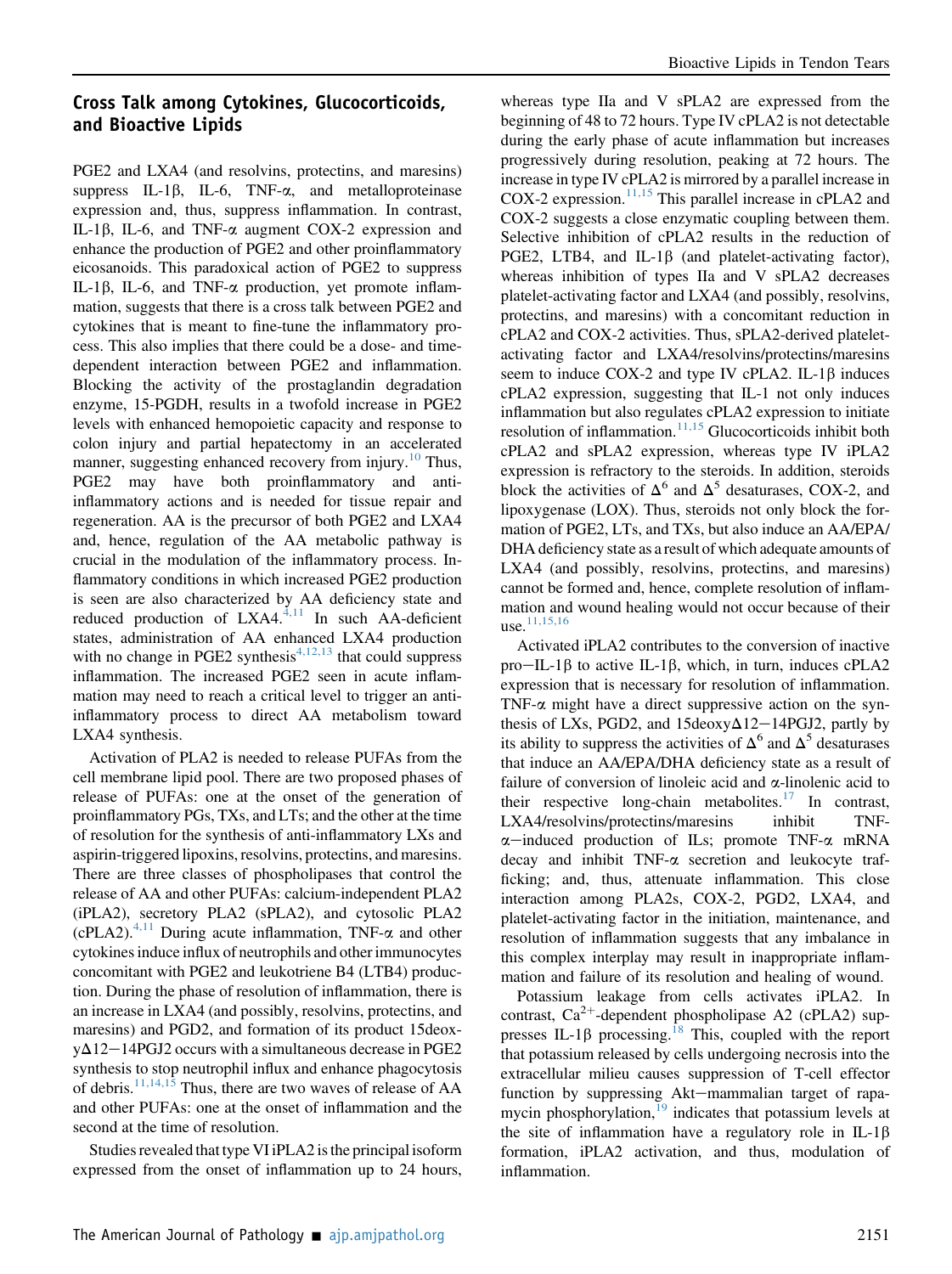#### Relationship between COX-2 and 15-PGDH

The levels of PGE2 are controlled not only by the synthetic enzymes but also by the degrading enzyme. The key enzyme involved in degrading PGE2 is  $NAD^+$ -dependent 15-PGDH, which catalyzes the oxidation of 15(S)-hydroxyl group of PGs and lipoxins to form their respective 15-keto-metabolites that have reduced biological activities. $20$  An increase in the expression of COX-2 and decrease of 15-PGDH may occur during inflammation, leading to an increase in the levels of PGE2 because cytokine-induced expression of COX-2 is accompanied by a down-regulation of 15-PGDH. Increased expression of 15-PGDH attenuates IL-1 $\beta$ -induced expression of COX-2, suggesting an inverse relationship between COX-2 and  $15$ -PGDH. $^{20}$  $^{20}$  $^{20}$  In contrast, dexamethasone and other glucocorticoids induce the expression of 15-PGDH in a time- and dose-dependent manner that may explain their antiinflammatory actions. $20$  The expression of 15-PGDH is positively related to mesenchymal markers and inversely to epithelial markers, implying that 15-PGDH is involved in epithelial-mesenchymal transition.<sup>[20](#page-4-3)</sup> This relationship between 15-PGDH expression and epithelial-mesenchymal transition may explain the possible role of PGE2 in the transition of acute inflammation to a chronic inflammatory state. Macrophages from nonobese diabetic mice have increased COX-2, low levels of 15-PGDH expression, and low levels of LXA4. This deficient LXA4 production is not due to deficient LOX activity but is related to increased soluble epoxide hydrolase, involved in metabolism of antiinflammatory epoxyeicosatrienoic acids. This suggests that chronic inflammation may be due to changes not only in COX-2 expression, but also as a result of abnormal activities of 15-PGDH and soluble epoxide hydrolase.<sup>[21](#page-4-4)</sup>

#### Conclusions and Therapeutic Implications

Inflammation and its resolution are complex processes. The acute inflammatory response triggered by infection, injury, and other inciting agents either resolves in a timely manner or may become chronic because of an imbalance among various bioactive lipids. LXA4 (and other anti-inflammatory bioactive lipids, such as resolvins, protectins, and maresins) plays a pivotal role in suppressing an inappropriate inflammatory process and inducing much needed resolution, wound heal-ing, and restoration of homeostasis.<sup>[1](#page-3-0)</sup> The sum effect or action of proinflammatory and anti-inflammatory bioactive lipids at the site of inflammation may be more important than the concentration of a single molecule. It is unclear whether local injection or infusion of LXA4 alone or a combination of  $LXA4$  + resolvins + protectins + maresins is more beneficial at the site of inflammation, including rotator cuff tears. The possibility that oral supplementation (or local injection) of AA and other PUFAs in combination with nonsteroidal anti-inflammatory drugs and steroids may be of significant benefit in rotator cuff tears needs to be explored. Bioactive

lipids have a regulatory role in stem cell proliferation and differentiation and bring about their beneficial action by elaborating LXA4 (and possibly, resolvins, protectins, and maresins). $22$  Future research may clarify whether local injections of LXA4 at the site of inflammation would stimulate stem cell proliferation and enhance wound repair.

#### <span id="page-3-0"></span>References

- 1. [Dakin SG, Colas RA, Wheway K, Watkins B, Appleton L, Rees J,](http://refhub.elsevier.com/S0002-9440(19)30706-0/sref1) Gwilym S, Little C, Dalli J, Carr JA: Proresolving mediators LXB<sub>4</sub> [and](http://refhub.elsevier.com/S0002-9440(19)30706-0/sref1) RvE1 regulate infl[ammation in stromal cells from patients with](http://refhub.elsevier.com/S0002-9440(19)30706-0/sref1) [shoulder tendon tears. Am J Pathol 2019, 189:2258](http://refhub.elsevier.com/S0002-9440(19)30706-0/sref1)-[2268](http://refhub.elsevier.com/S0002-9440(19)30706-0/sref1)
- <span id="page-3-1"></span>2. [Millar NL, Hueber AJ, Reilly JH, Xu Y, Fazzi UG, Murrell GA,](http://refhub.elsevier.com/S0002-9440(19)30706-0/sref2) McInnes IB: Infl[ammation is present in early human tendinopathy. Am](http://refhub.elsevier.com/S0002-9440(19)30706-0/sref2) [J Sports Med 2010, 38:2085](http://refhub.elsevier.com/S0002-9440(19)30706-0/sref2)-[2091](http://refhub.elsevier.com/S0002-9440(19)30706-0/sref2)
- <span id="page-3-2"></span>3. [Shindle MK, Chen CC, Robertson C, DiTullio AE, Paulus MC,](http://refhub.elsevier.com/S0002-9440(19)30706-0/sref3) [Clinton CM, Cordasco FA, Rodeo SA, Warren RF: Full-thickness](http://refhub.elsevier.com/S0002-9440(19)30706-0/sref3) [supraspinatus tears are associated with more synovial in](http://refhub.elsevier.com/S0002-9440(19)30706-0/sref3)flammation [and tissue degeneration than partial-thickness tears. J Shoulder Elbow](http://refhub.elsevier.com/S0002-9440(19)30706-0/sref3) [Surg 2011, 20:917](http://refhub.elsevier.com/S0002-9440(19)30706-0/sref3)-[927](http://refhub.elsevier.com/S0002-9440(19)30706-0/sref3)
- <span id="page-3-3"></span>4. [Poorani R, Bhatt AN, Dwarakanath BS, Das UN: COX-2, aspirin and](http://refhub.elsevier.com/S0002-9440(19)30706-0/sref4) [metabolism of arachidonic, eicosapentaenoic and docosahexaenoic](http://refhub.elsevier.com/S0002-9440(19)30706-0/sref4) [acids and their physiological and clinical signi](http://refhub.elsevier.com/S0002-9440(19)30706-0/sref4)ficance. Eur J Pharmacol  $2016, 785:116 - 132$  $2016, 785:116 - 132$  $2016, 785:116 - 132$
- <span id="page-3-4"></span>5. [Haro H, Crawford HC, Fingleton B, Shinomiya K, Spengler DM,](http://refhub.elsevier.com/S0002-9440(19)30706-0/sref5) [Matrisian LM: Matrix metalloproteinase-7-dependent release of tumor](http://refhub.elsevier.com/S0002-9440(19)30706-0/sref5) [necrosis factor-alpha in a model of herniated disc resorption. J Clin](http://refhub.elsevier.com/S0002-9440(19)30706-0/sref5) Invest 2000,  $105:143-150$  $105:143-150$
- <span id="page-3-5"></span>6. [Ohba T, Haro H, Ando T, Wako M, Suenaga F, Aso Y, Koyama K,](http://refhub.elsevier.com/S0002-9440(19)30706-0/sref6) [Hamada Y, Nakao A: TNF-alpha-induced NF-kappaB signaling re](http://refhub.elsevier.com/S0002-9440(19)30706-0/sref6)[verses age-related declines in VEGF induction and angiogenic activity](http://refhub.elsevier.com/S0002-9440(19)30706-0/sref6) [in intervertebral disc tissues. J Orthop Res 2009, 27:229](http://refhub.elsevier.com/S0002-9440(19)30706-0/sref6)-[235](http://refhub.elsevier.com/S0002-9440(19)30706-0/sref6)
- <span id="page-3-6"></span>7. [Studer RK, Aboka AM, Gilbertson LG, Georgescu H, Sowa G, Vo N,](http://refhub.elsevier.com/S0002-9440(19)30706-0/sref7) [Kang JD: p38 MAPK inhibition in nucleus pulposus cells: a potential](http://refhub.elsevier.com/S0002-9440(19)30706-0/sref7) [target for treating intervertebral disc degeneration. Spine \(Phila Pa](http://refhub.elsevier.com/S0002-9440(19)30706-0/sref7) [1976\) 2007, 32:2827](http://refhub.elsevier.com/S0002-9440(19)30706-0/sref7)-[2833](http://refhub.elsevier.com/S0002-9440(19)30706-0/sref7)
- <span id="page-3-7"></span>8. [Dakin SG, Ly L, Colas RA, Oppermann U, Wheway K, Watkins B,](http://refhub.elsevier.com/S0002-9440(19)30706-0/sref8) [Dalli J, Carr AJ: Increased 15-PGDH expression leads to dysregulated](http://refhub.elsevier.com/S0002-9440(19)30706-0/sref8) [resolution responses in stromal cells from patients with chronic ten](http://refhub.elsevier.com/S0002-9440(19)30706-0/sref8)[dinopathy. Sci Rep 2017, 7:11009](http://refhub.elsevier.com/S0002-9440(19)30706-0/sref8)
- <span id="page-3-8"></span>9. [Dakin SG, Martinez FO, Yapp C, Wells G, Oppermann U, Dean BJ,](http://refhub.elsevier.com/S0002-9440(19)30706-0/sref9) [Smith RD, Wheway K, Watkins B, Roche L, Carr AJ: In](http://refhub.elsevier.com/S0002-9440(19)30706-0/sref9)flammation [activation and resolution in human tendon disease. Sci Transl Med](http://refhub.elsevier.com/S0002-9440(19)30706-0/sref9) [2015, 7:311ra173](http://refhub.elsevier.com/S0002-9440(19)30706-0/sref9)
- <span id="page-3-9"></span>10. [Zhang Y, Desai A, Yang SY, Bae KB, Antczak MI, Fink SP, Tiwari S,](http://refhub.elsevier.com/S0002-9440(19)30706-0/sref10) [Willis JE, Williams NS, Dawson DM, Wald D, Chen WD, Wang Z,](http://refhub.elsevier.com/S0002-9440(19)30706-0/sref10) [Kasturi L, Larusch GA, He L, Cominelli F, Di Martino L, Djuric Z,](http://refhub.elsevier.com/S0002-9440(19)30706-0/sref10) [Milne GL, Chance M, Sanabria J, Dealwis C, Mikkola D, Naidoo J,](http://refhub.elsevier.com/S0002-9440(19)30706-0/sref10) [Wei S, Tai HH, Gerson SL, Ready JM, Posner B, Willson JK,](http://refhub.elsevier.com/S0002-9440(19)30706-0/sref10) [Markowitz SD: Inhibition of the prostaglandin-degrading enzyme](http://refhub.elsevier.com/S0002-9440(19)30706-0/sref10) [15-PGDH potentiates tissue regeneration. Science 2015, 348:aaa2340](http://refhub.elsevier.com/S0002-9440(19)30706-0/sref10)
- <span id="page-3-10"></span>11. [Das UN: Current and emerging strategies for the treatment and man](http://refhub.elsevier.com/S0002-9440(19)30706-0/sref11)[agement of systemic lupus erythematosus based on molecular signa](http://refhub.elsevier.com/S0002-9440(19)30706-0/sref11)[tures of acute and chronic in](http://refhub.elsevier.com/S0002-9440(19)30706-0/sref11)flammation. J Inflamm Res 2010, 3:  $143 - 170$  $143 - 170$  $143 - 170$
- 12. [Tateishi N, Kakutani S, Kawashima H, Shibata H, Morita I: Dietary](http://refhub.elsevier.com/S0002-9440(19)30706-0/sref12) [supplementation of arachidonic acid increases arachidonic acid and](http://refhub.elsevier.com/S0002-9440(19)30706-0/sref12) [lipoxin A4](http://refhub.elsevier.com/S0002-9440(19)30706-0/sref12) [contents in colon, but does not affect severity or pros](http://refhub.elsevier.com/S0002-9440(19)30706-0/sref12)taglandin  $E_2$  [content in murine colitis model. Lipids Health Dis](http://refhub.elsevier.com/S0002-9440(19)30706-0/sref12) [2014, 13:30](http://refhub.elsevier.com/S0002-9440(19)30706-0/sref12)
- 13. [Tateishi N, Kaneda Y, Kakutani S, Kawashima H, Shibata H, Morita I:](http://refhub.elsevier.com/S0002-9440(19)30706-0/sref13) [Dietary supplementation with arachidonic acid increases arachidonic](http://refhub.elsevier.com/S0002-9440(19)30706-0/sref13) [acid content in paw, but does not affect arthritis severity or](http://refhub.elsevier.com/S0002-9440(19)30706-0/sref13)